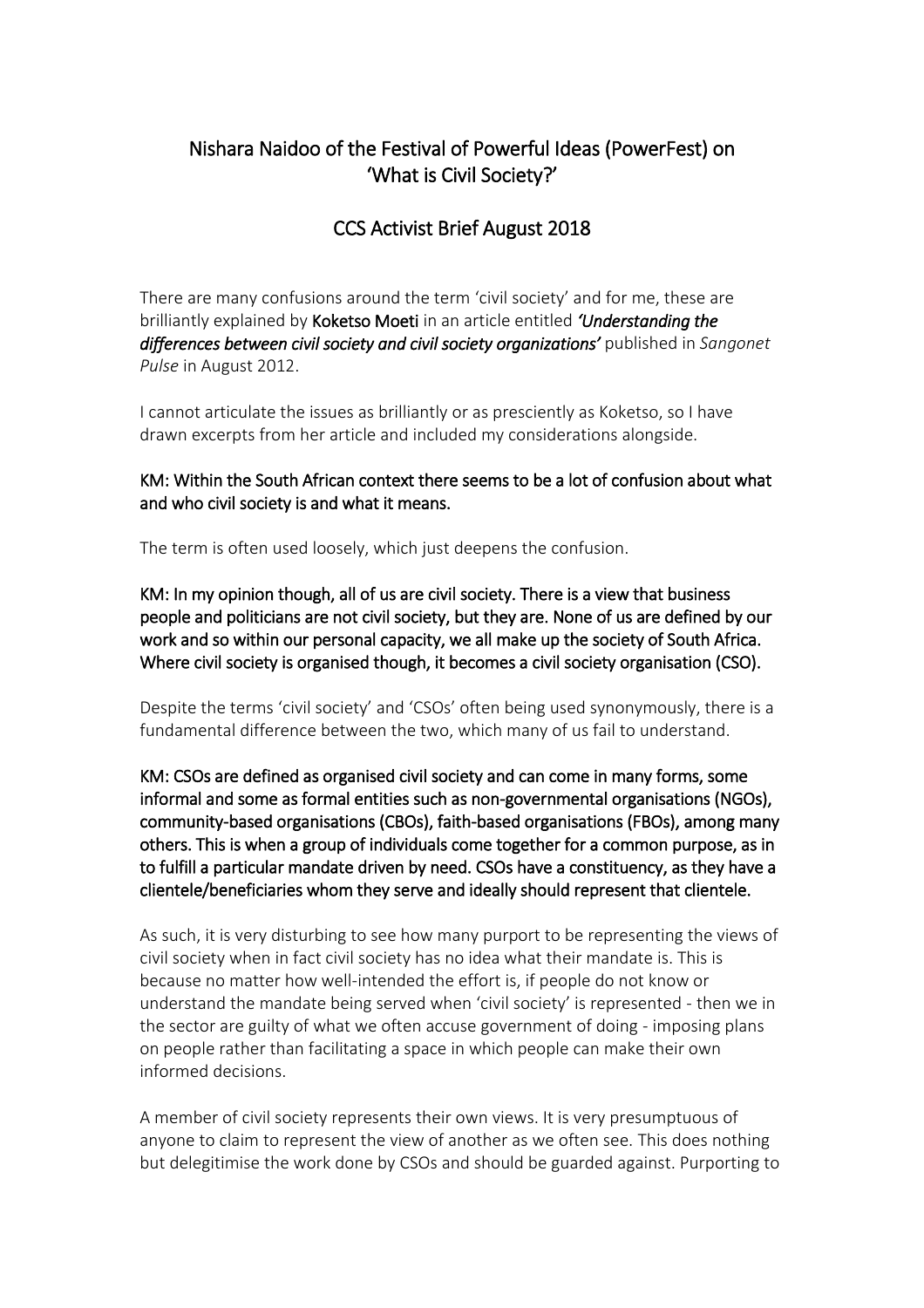represent the view of all South Africans when failing to give people an understanding of what it is being referred to is very demeaning and can be dangerous as it further strips away the voice and dignity that represents civil society.

Many are skeptical of the work being done by CSOs, believing the sector to be selfserving and even at times, perpetuating the cycle of social exclusion under the guise of 'making a difference'. This is a direct result of not differentiating between representing 'civil society' and a CSO representing a particular constituency of civil society. By virtue of seeking accountability from government and business, CSOs should hold themselves to the highest standards and this includes ensuring that no error is made about who and what CSOs represent.

Although these issues were raised by Koketso 6 years ago they remain pertinent, in my experience with CSOs and civil society over too many years to acknowledge in public, these issues have not been candidly and widely addressed by CSOs or in civil society although many people in civil society – also simply known as people - regularly raise them.

Consequently, in my opinion and experience nothing much has changed:

The confusion between and conflation of civil society and civil society organisations still persists and is often deliberately perpetuated and used synonymously by civil society organisations who deliberately and erroneously "purport to represent the views of civil society when in fact civil society has no idea" who they are, what their mandate is; has never mandated, elected or appointed them.

These self-formed and self-appointed organisations in turn often do not consult and communicate with or report back and account to "the" civil society they purport to represent, but rather to their self-appointed boards and more importantly their funders.

And too often, it is the funders' mandate and interests which the CSOs represent and fulfill and not that of the people/community which they claim to represent, so that they can get more funding to fund themselves and their programmes defined by funders. So CSOs agendas and programmes are often determined by what funders are funding, rather than the needs and interests of the people they claim to represent.

Additionally by falsely claiming to represent civil society, also commonly referred to in South Africa as "the community" or "the people" as if civil society is one homogenous mass which they represent – also falsely creates the impression that CSOs represent more people than their much smaller constituencies, giving CSOs more credibility and relevance than they deserve, which helps in the ever more competitive and never ending quest for more funding.

Claiming to represent more people than they actually do also results in more invitations to the highly coveted national and international travelling opportunities on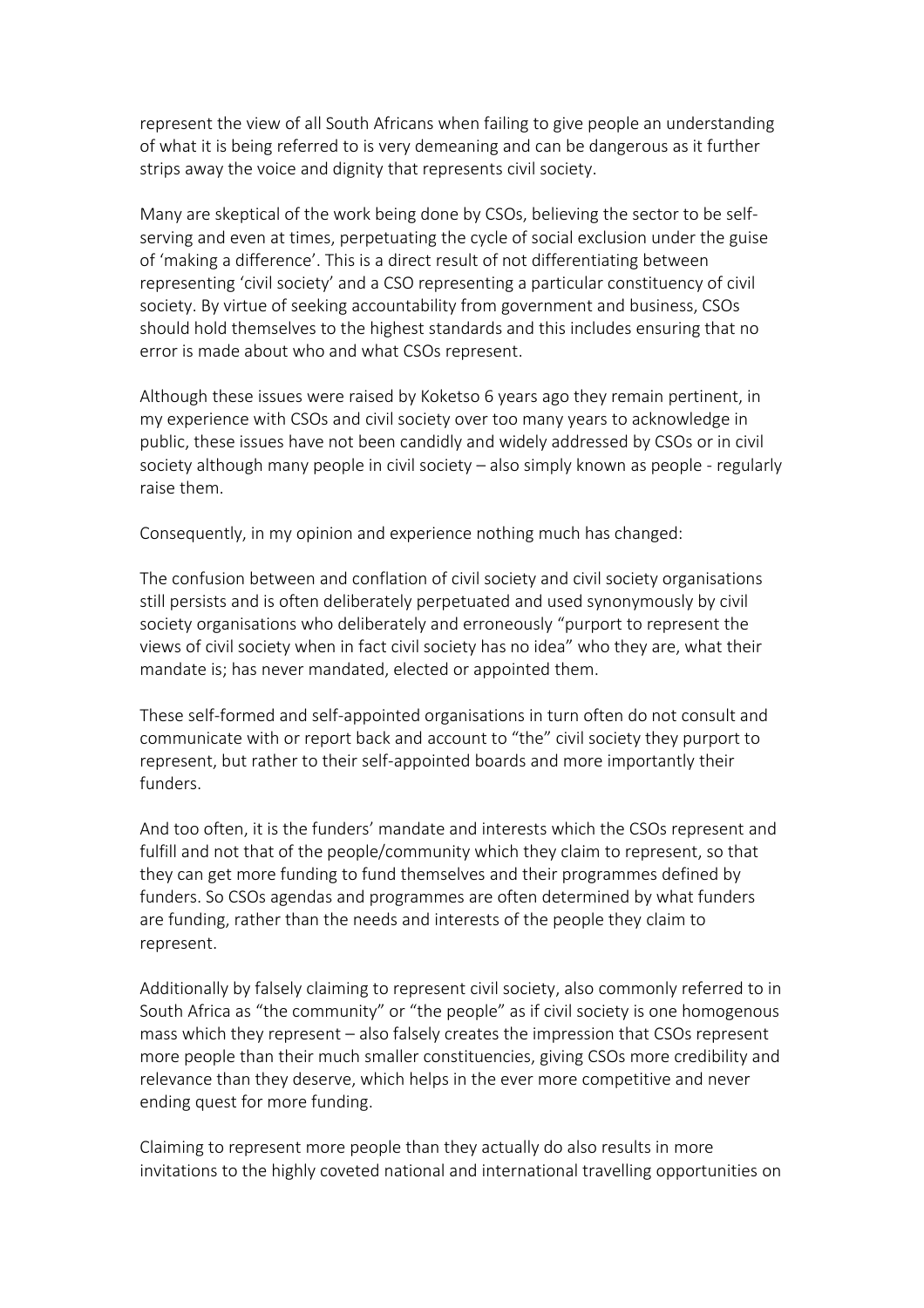the never ending CSO circuit of workshops, conferences, seminars at which they then speak for and represent civil society - all of South Africa and sometimes Africa!

Ironically and interestingly "the people" and "the communities" the CSOs purport to represent seldom if ever get on the "gravy plane" to attend the workshops/conferences/seminars to speak for ourselves. This is the privilege of the self-nominated and self-appointed CSOs.

Additionally, if the CSOs purport to falsely represent all of "civil society" "the people", "the community", "everyone" then they represent no-one in particular and cannot really consult, communicate, report back to or account to any one in particular. So they often then do not account, report, consult or communicate with any one, making them an unaccountable layer of power over people or civil society.

Worse still I have experienced CSOs who are not appointed or elected or mandated by anyone but suffer from an unjustifiable, unwarranted, unearned, inflated sense of self-righteousness because of their "selfless" work for this nameless, faceless, nebulous mass of "the people"/"the community".

And self-appointed and self-anointed and self-righteous representatives close ranks, ostracise, silence, belittle, exclude, resort to elitism, racism, sexist, misogynistic, threatening behaviour, patronise, condescend, abuse, exploit, lie, steal, misuse and abuse funding and even attack people and communities who choose to speak, represent or participate for themselves or, heaven forbid, disagree or challenge the self-appointed an self-anointed "community/people's representatives."

There is a word for unrepresentative, unnominated, unmandated, unelected, unaccountable, self-appointed leaders who hold positions of power/office indefinitely, who claim to represent "the people" or "the country" when in fact they represent their own self-interests and that of their cronies and their financial supporters. Hmmm… what could that word be?

The self-appointed, self-serving, unelected, unaccountable, unmandated, unaccountable civil society organisations, however will be the first to oppose organizing a march, starting a petition, undertaking research, running a workshop, making a speech, writing a letter, toyi toying and the other things that CSOs do to oppose/expose this type of behaviour elsewhere. Hmmm…There is word for that as well.

Now I am not saying that all CSOs are bad/wrong/dictatorships.

I am saying that unelected, unaccountable power by anyone over people is oppressive and must be opposed and exposed everywhere equally. We must be vigilant about, challenge, expose, oppose and hold accountable any form of unelected, unaccountable power that claims to represent the people when it does not.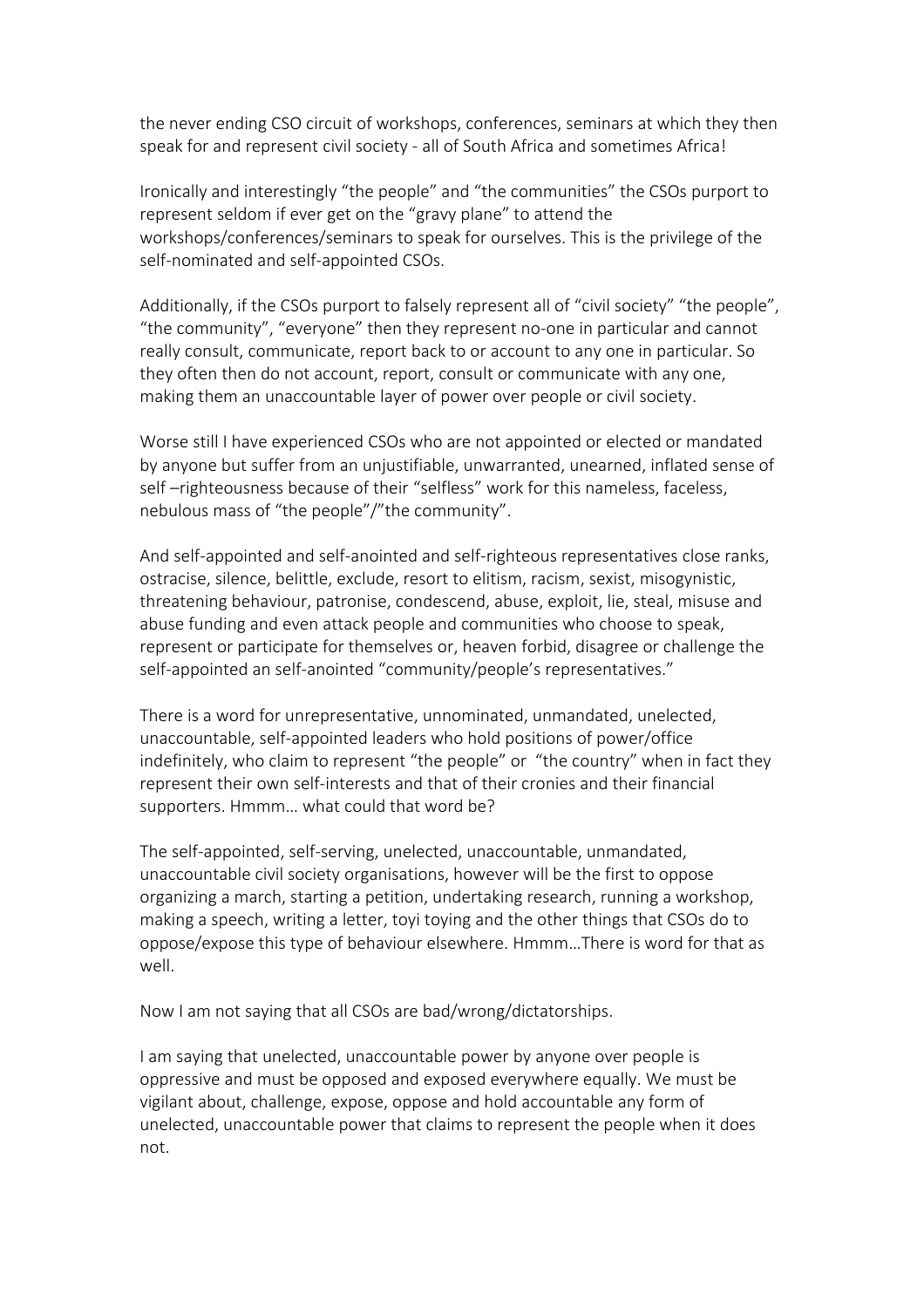The power of civil society- the people is usurped when civil society is misrepresented as civil society organisations.

The power of civil society-the people is usurped further when self- appointed, unelected, unaccountable CSOs erroneously misrepresent themselves as the representatives of civil society.

We must be clear about the understanding and use of the terms civil society as opposed to civil society organisations and reclaim the term civil society as well as our power from those who conflate civil society with civil society organisations and then falsely claim to represent all of us.

We must oppose, expose hold accountable the CSOs that claim to represent civil society, all of us, when in fact they represent their own-self-interest or their CSO and their funders.

As Koketso put it much more eloquently and diplomatically than I: A member of civil society represents their own views. It is very presumptuous of anyone to claim to represent the view of another as we often see. This does nothing but delegitimise the work done by CSOs and should be guarded against…as it further strips away the voice and dignity that represents civil society"

And "If we want to hold government and business accountable, then CSOs should hold themselves to the highest standards and this includes ensuring that no error is made about who and what CSOs represent."

But CSOs are not as good a holding themselves accountable as they are at demanding accountability from others.

So 6 years after Koketso's article we are still in the same place, if not worse given the multiple allegations of sexual abuse and cover ups that rocked major INGOs this year. And that we are told is the tip of the iceberg. We have not addressed the racism, the neo-imperial power relations, the cronyism, the financial mismanagement, the lack of delivery and impact…and the list goes on.

These are some hard, inconvenient but necessary truths that we need to acknowledge and address if we are to deal with the surmounting challenges that we face as civil society and as CSOs

Like all hard truths, these will "upset the apple cart", "ruffle some feathers", "rock the boat" and all the other euphemisms we use for challenging power.

But CSOs are a layer of unaccountable, "invisible" power, the most difficult type of power to challenge that we need to acknowledge, make visible and hold accountable. Speak truth to and about power, especially unaccountable power.